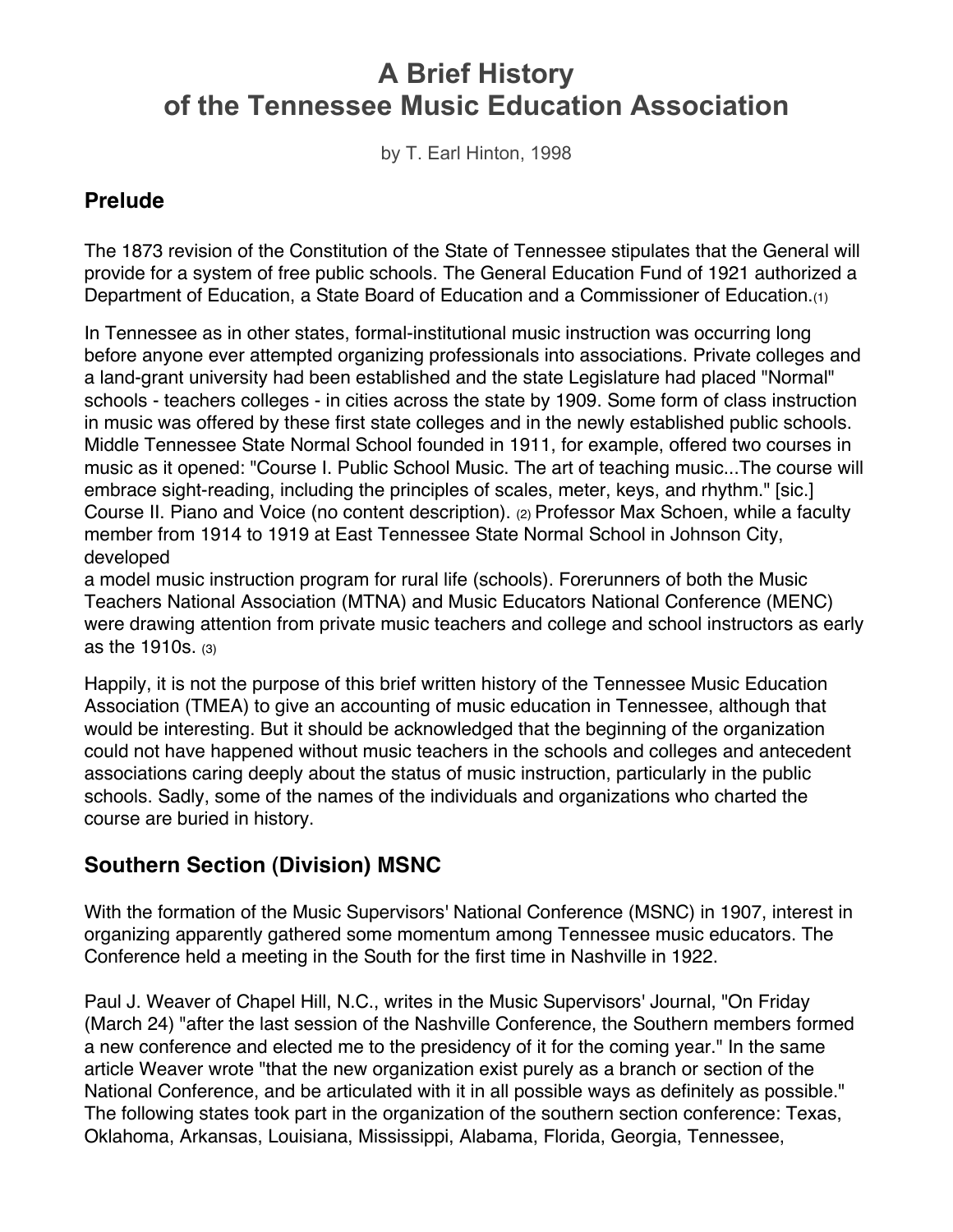Kentucky, North and South Carolina, West Virginia and Virginia. Except for the first three, the same states currently make up the Southern Division of MENC. (4)

The MSNC meeting in Nashville that March had occurred under the presidency of Frank A. Beach. The site was chosen in response to an appeal from the "big city in 'Dixie Land'...to come down and help

us." (5)

D.R. Gebhart, director of music a George Peabody College for Teachers, was largely instrumental in securing the location for Nashville. Sessions were held on the campuses of Peabody, Ward-Belmont College, Fisk University, at the Ryman Auditorium, the Hermitage Hotel, and Hume-Fogg High School. Tennessee musical groups and music educators and notables on the program included the first Nashville Symphony, conducted by Frederick Arthur Henkel; Gebhart; Milton Cook, Supervisor of Music, Nashville City Schools; Bruce R. Payne, President of Peabody; Tennessee Governor Alfred Taylor; P.P. Claxton, then Provost of the University of Alabama and former faculty member of UT Knoxville and US Commissioner of Education under President Wilson, later President of Austin Peay State College, Clarksville; and the great violinist Erika Morini.

Under the leadership of Weaver and Gebhart, the Southern Music Supervisors' Conference wasted no time in inaugurating meetings, its first being planned and implemented that year in Atlanta, December 14-16. Gebhart had become president.(6)

It would be interesting to know who from Tennessee joined the Southern section of MSNC beginning in 1922 and until 1945. Biennial conventions of the section continued and Tennesseans are named in the programs. For example, the program of the 1935 New Orleans conference lists E. Mae Saunders of Murfreesboro as state chairman. (Miss Saunders was the sole faculty member when Middle Tennessee State Normal School opened in 1911, and had recently retired when I came to that institution). Catherine Warren, cited below as an officer in the Middle Tennessee Vocal Association in the '40s, is listed as state chair in the MENC Southern Section program of 1943.

## **Founding**

No part of the Tennessee Music Education Association's history has been more intriguing but elusive than the facts surrounding the association's formation. Try as I have - names, dates, places - the scenario, the factual chain of events has not been forthcoming. Perhaps when and if this accounting is read, someone will come forward to fill in the much needed details of the association's "birth."

All evidence available indicates that the Tennessee Music Education Association (TMEA) was officially formed in 1945, thirty-eight years after the organizing of the Music Supervisors' National Conference, and twenty-three years after the founding of the Southern Section Conference in Nashville. One can conclude that factors contributing to the delaying of Tennessee's organization would include the dominance of rural life in the state, the Great Depression and World War II. Later on I list the founding dates of some of Tennessee's sectional instrumental and vocal associations. Two (probably all three) of the instrumental groups had been formed prior to the war. One would speculate that these fledgling groups and their officers began at some point in early 1940s to discuss the concept of a state-wide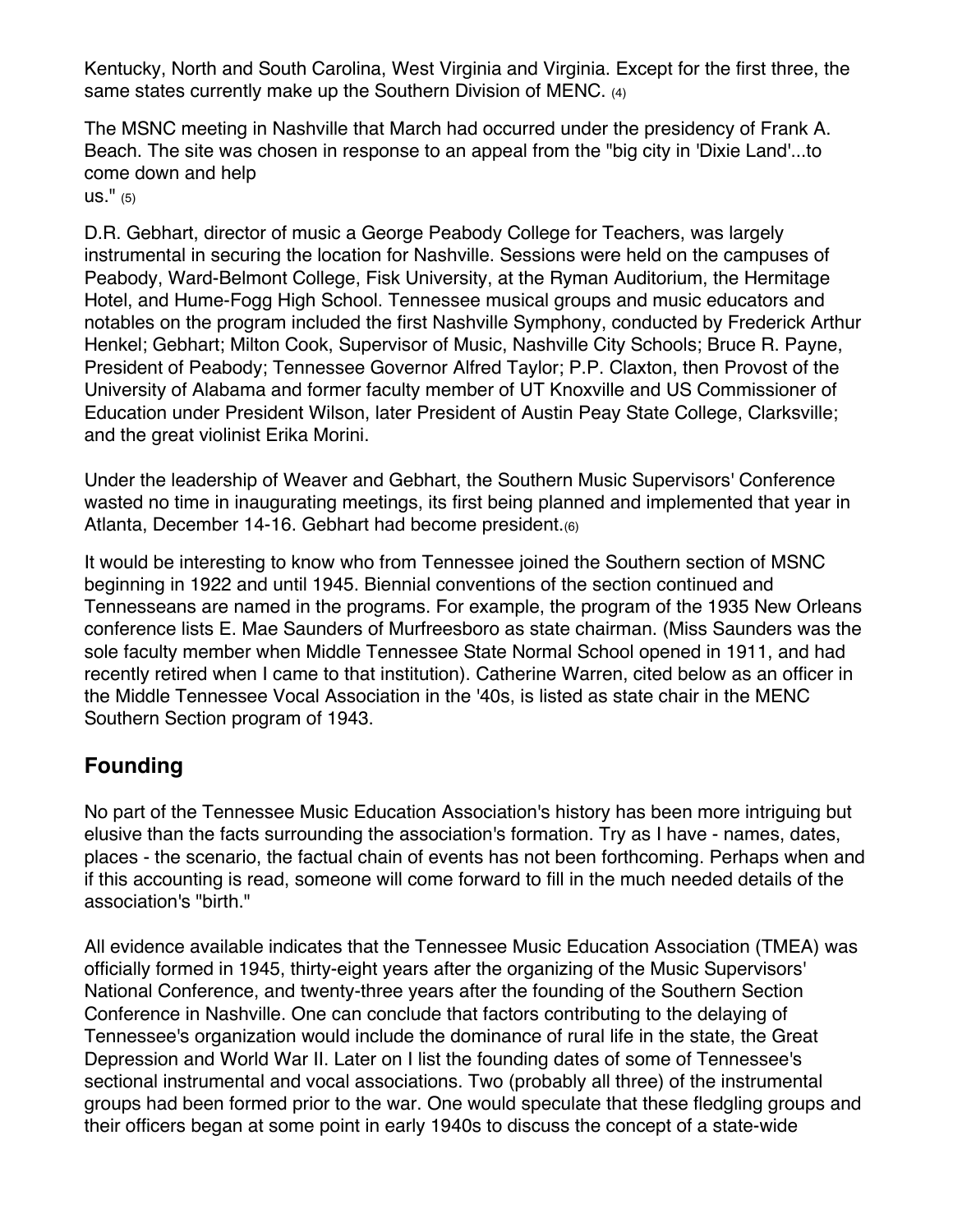association. Concurrently, and for some years, the Tennessee Education Association (TEA) had sectional music organizations - but not a state-wide one - on which it had depended for music, particularly for presentations at its regional conferences. For example, The Tennessee Teacher of 1945 lists as Departmental Officers for music for its Middle Section: Guy L. Hague, Chair, Department of Music, Austin Peay State Normal School, Clarksville, President; E.B. McDowell, Nashville, Vice President; and Julia Harwood of Nashville, Secretary. There is no evidence that any of these were ever TMEA members - but they could have been and certainly could have been among those who helped form the association.(7)

The MSNC was originally composed of individuals - supervisors of music, not teachers in the field. Members of forming state organizations were not necessarily members of the MSNC or vice-versa. The state of Maine, in 1916, was the first to establish a state association with four state MEAs being formed in the 1920s, sixteen in the 1930s and twenty-six, including Tennessee, in the 1940s. The Music Supervisors' National Conference changed its name to the Music Educators National Conference in 1934. Federated state units of MENC were begun in 1941 with national, divisional and state dues combined for those units then affiliated. Even as interest in a state organization rose in Tennessee in the late 30s, World War II probably caused all inclinations to go on hold. (8)

Tennessee (TMEA) appears for the first time in the Music Educators Journal (MEJ) masthead as an "affiliated state unit" in Vol. XXXII, No 1, Sept.-Oct., 1945. "Tennessee has up and affiliated themselves, too. So bring out the welcome mat and say hello to Tennessee Music Educators Association. Maurice Haste was elected president, and the general understanding is that Tennessee's activities are worth observing." (9)

"Maurice Haste has excellent news about the Tennessee Music Educators Association. Seems there are three education sections in Tennessee and each one of them officially adopted TMEA as their music section. People like Catherine Warren and Anita Gann Jones are already sending in the memberships and things are clicking along." (10)

The March 1946 The Tennessee Teacher carried an article (without a by-line) congratulating the TMEA on its recent organization and MENC affiliation. "For its first major activity, the Tennessee Music Educators Association will sponsor the music for the 1946 meeting of the Tennessee Educators Association in Nashville...Active in the TMEA's organization and affiliation have been many, too many to mention. From the ranks have been elected the following: Maurice Haste, Humbolt, president; O'Dell Willis, Fountain City, vice president; Hobart Davis, Murfreesboro, vice president; A.E. McClain, Bartlett, vice president (three of them!); and Wilson Mount, Memphis, secretary-treasurer." These, we must assume, were the first officers. (11)

#### **First Constitution**

A copy of the original TMEA Constitution and By Laws has not been found. However, a printing that we may assume is accurate appeared in The Tennessee Musician Vol. II, No. 2, November-December, 1949. That issue also carries a notice about a proposed amendment dealing with board membership. The notice does not state what the original wording was, i.e., from - to. Excerpts from the document include: Section 2. The Object [sic] of the organization states "It shall be (the) mutual helpfulness and the promotion and advancement of music through the instrumentality of school and other institutions or organizations". Affiliation. From its inception, the TMEA was to function "as the music section of the Tennessee Education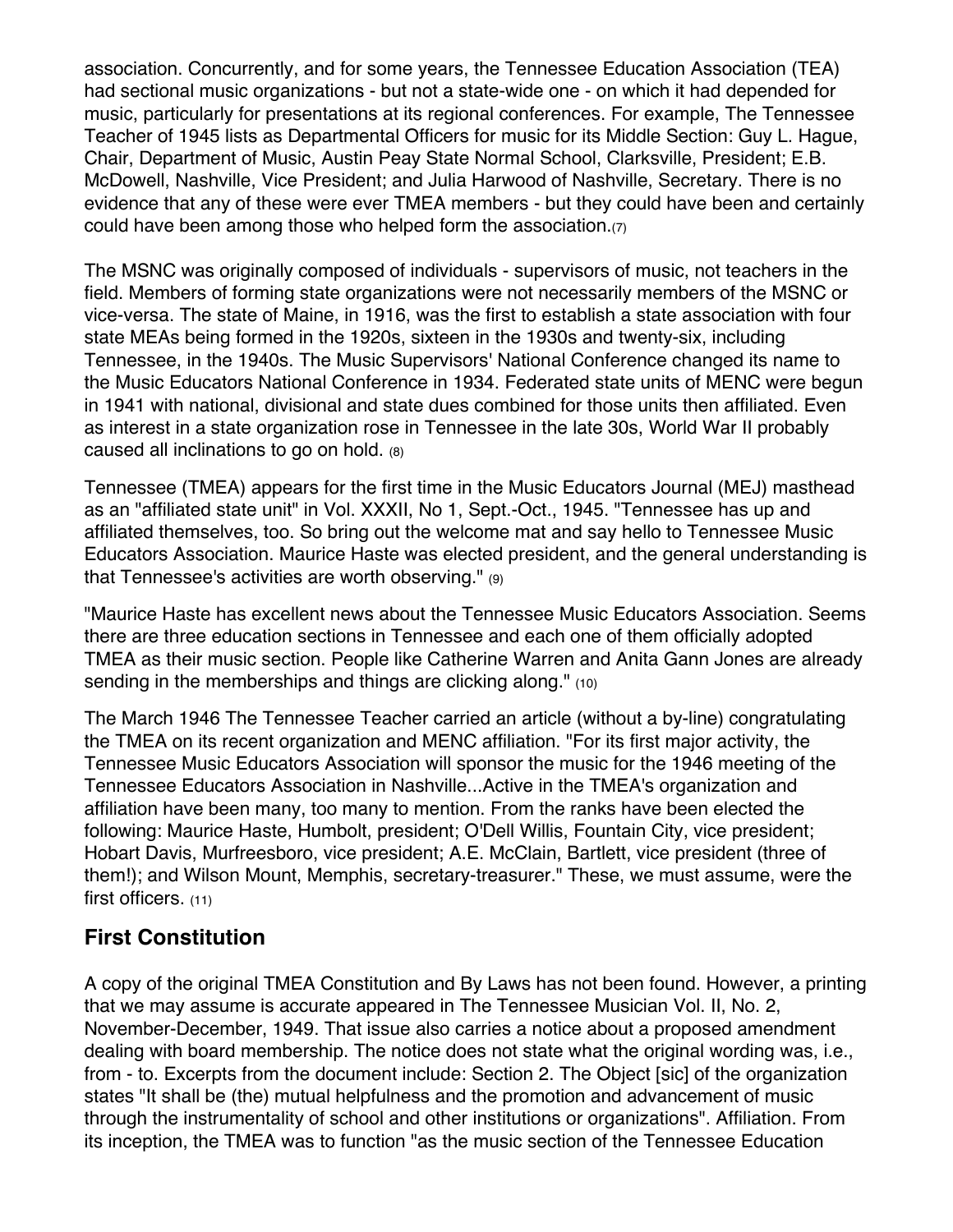Association and as the state unit of the Music Educators National Conference." Relationships. Declares a close relationship with the State Department of Education, the TEA and the educational institutions of the state, with MENC and with the National School Band, Orchestra and Vocal Associations. Membership. Individuals could join either as Active or Sustaining members. Dues for active members (state and national we presume) were set at \$4.00 payable to TMEA or to MENC. A 1949 issue of The Tennessee Musician listed the names, with cities, of eighty-four members. Board of Control. Article III. "Officers and Government" established that the association would consist of three divisions corresponding to the grand geographical divisions and as prescribed by the TEA organization. Each of the three divisions would elect a district committee of five representatives, "at least one from instrumental, choral, college and elementary music interests of the division, and one of whom shall be chairman of that division." This division chairman was called president of the section. The five members of the three division committees then would make up the board and it would elect its officers - a president, first vice president, second vice president and secretary-treasurer. Perhaps the first board members were representatives or officers of the music sections of the TEA and/or of the already organized instrumental and vocal associations, we don't know. How they came to be elected or selected is also not known. Officers. All officers would serve for a term of two years and no person could be elected to fill the same office for more than two consecutive terms. No record of the makeup of the original board or officers has been found; only the officers given above that are recorded in The Tennessee Teacher. (12)

The officers in 1948 were: Edward Hamilton, Knoxville, President; Tom Hewgley, Columbia, Vice President; Gaston Taylor, Memphis, Vice President; and N. Taylor Hagan, Nashville, Secretary-Treasurer. The roster does not state which vice president is first or second. But in Vol. II, No. 2, Hagan is named as first vice president and he became the next president. Ralph G. Hale of Memphis is then listed as second vice president. When Hagan became president, Ed Hamilton became first vice president. One concludes that the vice president position did not necessarily lead to the top post. Meetings. Would be held in conjunction with the TEA annual meeting or a call from the Board. (13)

So TMEA was originally conceived to become a part of the Tennessee Education Association (TEA) as was the case for the national organization (MSNC/MENC) and its relations to the National Education Association. Throughout its history, off and on again, TMEA has claimed affiliation with TEA. In its early years, its conferences (convention) were held as a music section of the TEA convention.

## **Early Initiatives**

In Vol. II, No. 2, January-February 1949, The Tennessee Musician editor J. Clark Rhodes writes that a purpose of TMEA was "to promote and activate a useful and broad program of music education in the schools..." In October, 1948, the association established, in conjunction with the State Department of Education, a "State Program...to help rural and classroom teachers with music." The program called on college music education departments and city music supervisors who were willing to volunteer their services to organize workshops for teachers in their respective geographic areas. Under the leadership of State Department of Education (SDE) Director of Public Schools (elementary) R. Lee Thomas and TMEA President Hamilton, Gladys Tipton was designated as State Music Consultant. Although early issues of The Tennessee Musician refer to Tipton with this title, the relationship of this position to the State Department remains unclear. The position may have been official but more likely in name only in as much as Ms. Tipton was a professor at The University of Tennessee, Knoxville. (14)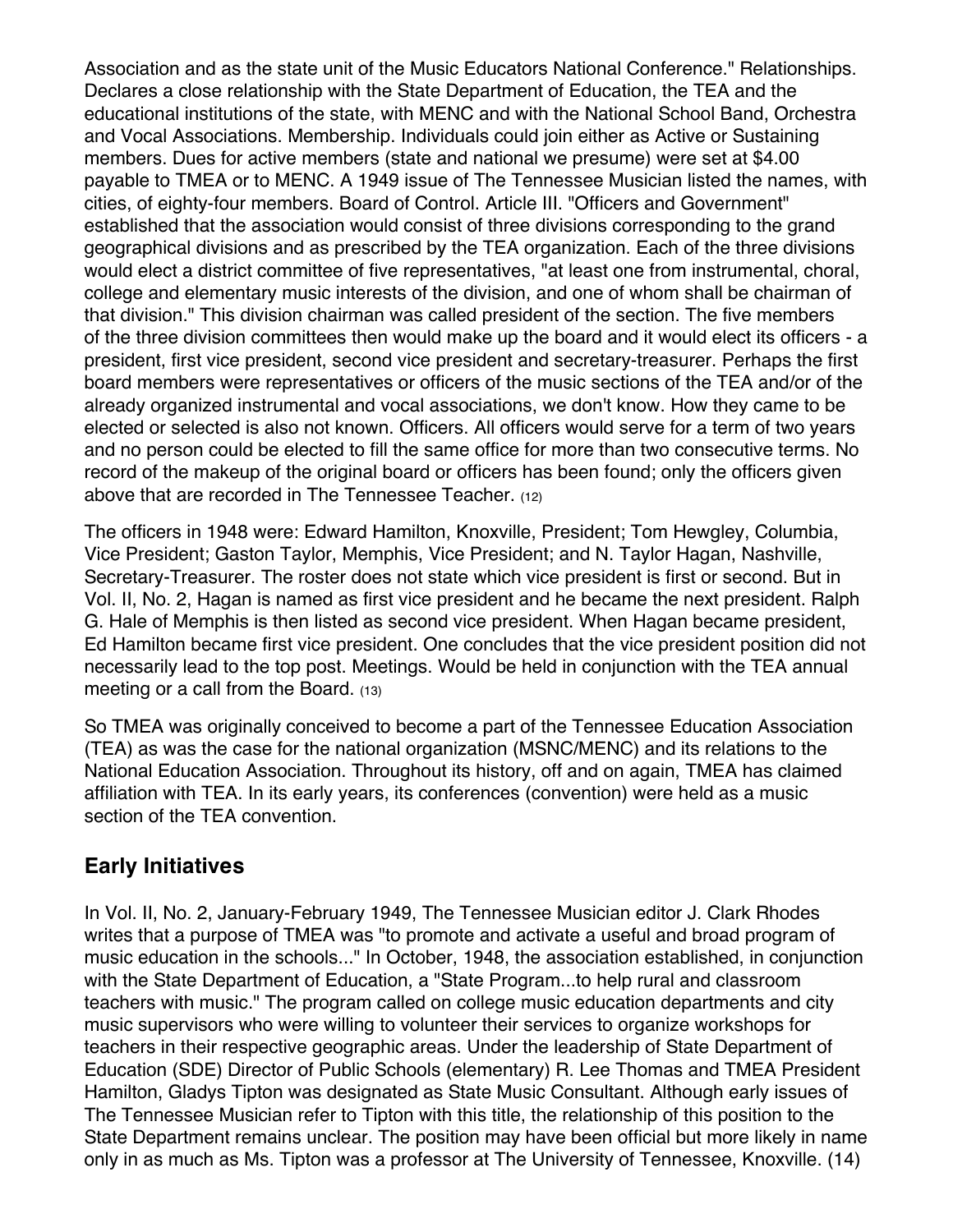The May-June 1949 The Tennessee Musician headline read "Approximately 150,000 Children Reached Through State Program." In the fall of 1950, Education Commissioner J.A. Barksdale formed a state Music Advisory Committee. TMEA President Hamilton was a member. Lester Bucher and Erwin Schneider and later, Alfred Humphries also from The University of Tennessee joined Tipton listed as state consultants. The Music Advisory Committee was expanded in 1951 when President Taylor Hagan appointed a TMEA Projects Committee with emphasis on elementary school programs. In the late '50s, all four-year colleges governed by the State Board of Education would be asked to provide a portion of one music professor's load as regional consultant. This plan of action continued through two decades and, under it, part of my assigned teaching load was designated when I was appointed as Instructor at Middle Tennessee State College in 1960.

Elementary music instruction, of course, did not dominate the interest and affairs of the new association. Articles in the earliest The Tennessee Musician volumes are replete with news of high school activities festivals, personnel, trends and pictures of performing groups. The back pages of Vol. 1, No. 3, has a photo of an All-State Chorus, John Raymond, Conductor, in Knoxville, March 1949. (There must be five-hundred high school singers!) The journal has consistently carried news and articles about college music departments and MENC happenings. It is difficult at this juncture (or at any time) to judge the composite interest of the association and in this brief history to report many important recorded events.

#### **President Selection**

The 1960 Constitution prescribed that officers would be elected by the board from the membership of its outgoing or incoming members at the spring meeting on even years. The 1978 revision established the office of president elect, set up a nomination committee (appointed by the president) for this purpose that would nominate two candidates for the post, and thus changed the old office of second vice president and making the past president vice president. This revision required that the election of the president elect would be made by mail vote of the full active association membership.

In 1990 the board inaugurated a standing committee called "Da Capo," which is composed of past presidents. This committee has a continuing responsibility: the nomination of two candidates for president elect. During its first term the committee also proposed and the board adopted an "Awards Program." Awards would be bestowed on association members 1) completing twenty-five years service and continuous membership and 2) forty years service and membership. Additionally, an "Outstanding Administrator Award" was established.

## **Presidents, Years and Annual State Conference Locations**

For much of its history, the organization has placed strong emphasis on its state conventions. President Carolyn Travers McCalla and the board set the association's first stand-alone convention for November 8-9, 1954, in Nashville, on the campus of George Peabody College. State conferences have with a few exceptions been held alternately in Nashville and then rotating each second year to a West and East site; in the East, either to Knoxville or Chattanooga, in the West, to Memphis. The board, in 1997, adopted a resolution to keep the convention in Nashville.

## **Executive Secretary-Treasurer**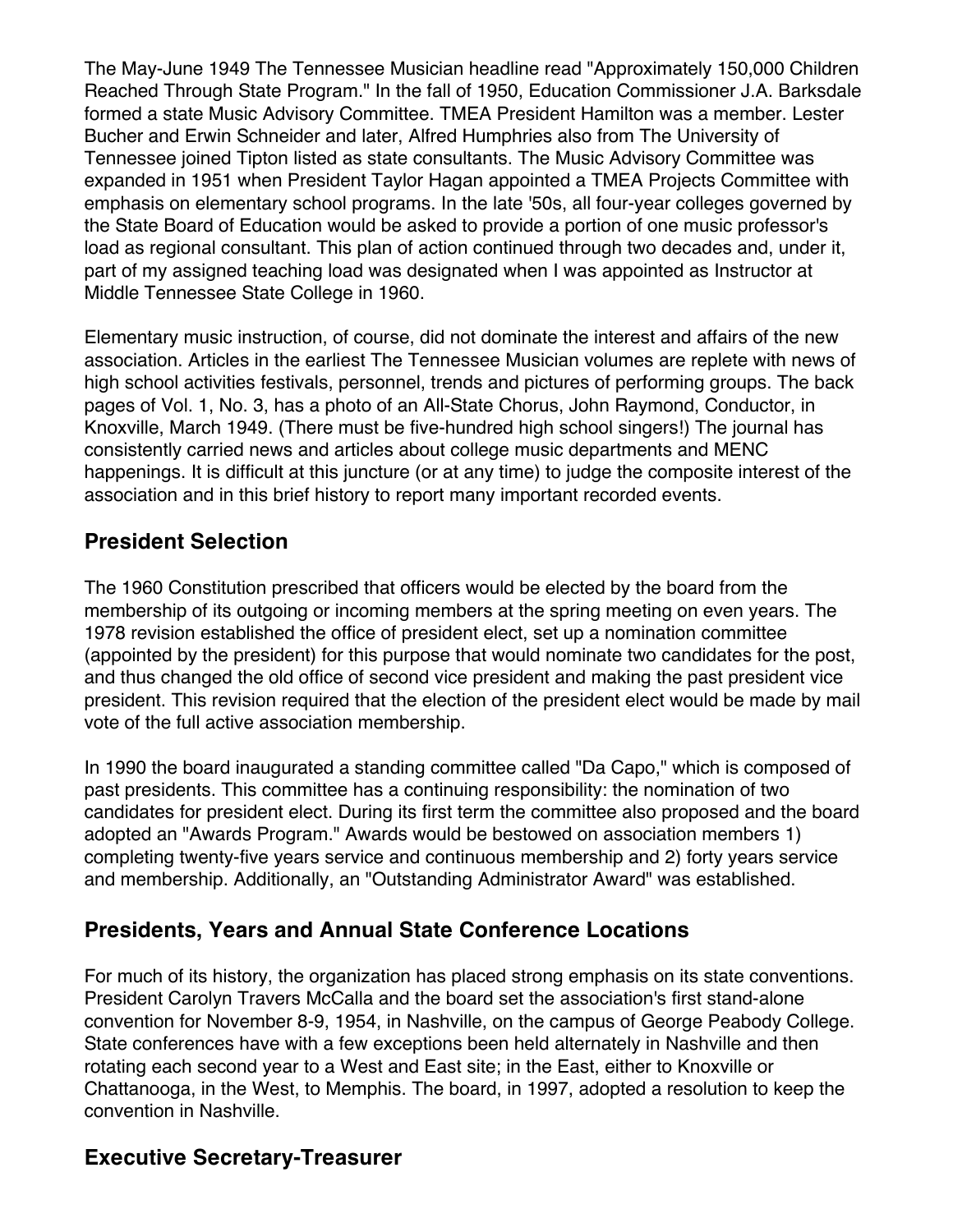The position of Secretary-Treasurer was established in the organization's Constitution. The office gained the name "Executive" during the presidency of L. Howard (Zeke) Nicar and while Ruth W. Brandon held the post. Whether or not the name change came about by constitutional change or simply by board action is not known. The 1978 version of the Constitution reflected this new wording. Some extra duties began to be assigned to this office. That revision changed this office from one of an elected post to one appointed by the board. Appointments would be made at the spring meeting on odd-numbered years. The position would have no vote. The following have served since 1948.

1948 - N. Taylor Hagan 1950 - Carolyn McCalla 1954 - Ruth Emmert Watts 1955 - Marie Hutchinson 1958 - Mary K. Hartsfield 1964 - Ruth W. Brandon 1971 - Bobby Jean Frost 1977 - John R. Bright 1989 - Seldon L. "S.L." Valentine 1998 - Frank Hale 2004 - Mike Combs

The TMEA Bylaws were revised and approved by the TMEA Council in August 2013. During these revisions the position of Executive Secretary-Treasurer was changed to Executive Director. A five-year Strategic Plan was written and approved including plans to fund the Executive Director position into a full time compensated position.

Executive Director 2012-Ron Meers

#### *The Tennessee Musician*

In its third year, the association began publication of an official magazine. Volume I, No. 1 is dated September-October 1948. J. Clark Rhodes, Professor of Music at The University of Tennessee, was its editor. Rhodes served for two years, and as advisor for a decade and again as editor 1969-70. The first issue was eight pages and carried five advertisements. Issues carried names and addresses of the officers and members of the Board of Control. Several early issues printed the entire membership. Editors since Rhodes' first term have been appointed by the Board.

Editors of *THE TENNESSEE MUSICIAN*

1948-50 J. Clark Rhodes, Knoxville 1950-51 Erwin H. Schneider, Knoxville 1951-52 Vernon H. Taylor, Nashville 1952-53 Floyd H. Rodgers, Nashville 1953-54 Arthur F. Klein, Nashville 1954-56 Floyd D. Funk, Nashville 1956-58 LaRue V. Pryor, Clarksville 1958-67 Carolyn M. Scruggs, Clinton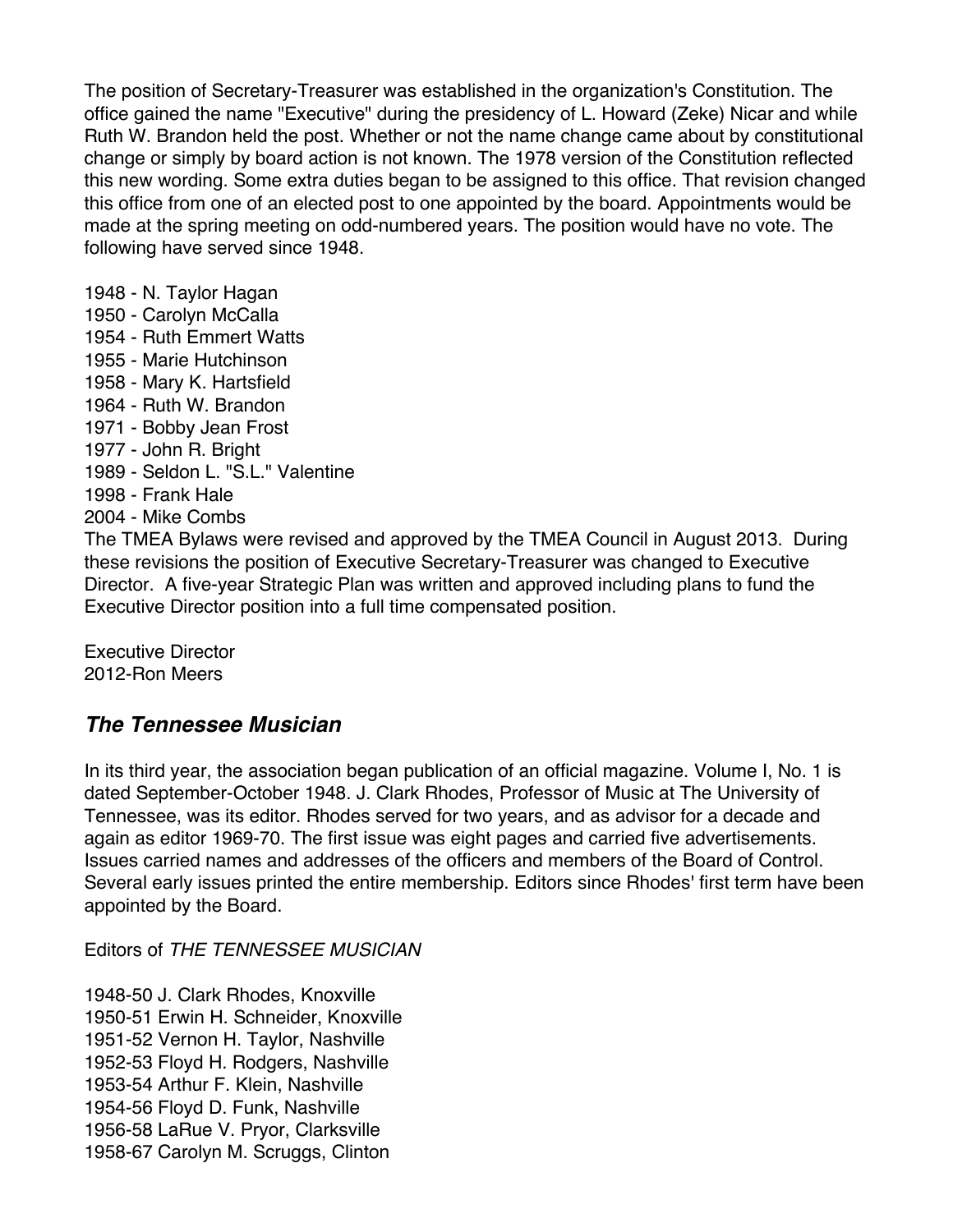1967 Ruth W. Brandon (acting), Nashville 1967-69 J. Clark Rhodes, Knoxville 1969-85 Lawrence P. "Pat" Cooney, Memphis 1985-89 Cynthia R. Curtis, Nashville 1989-94 Carl H. Kauffman, Nashville 1994- F. Michael Combs, Knoxville 2011-present Mary Dave Blackman

The magazine has traditionally had four issues per volume-year - two each in the fall and spring. But apparently Volume IV of 1951-52 had only two issues - No. 1 January-February and No. 2 "Winter." The first and second volumes were probably printed by UT Knoxville. Printer locations have in general followed editors. Beginning in 1967 and continuing through 1985, Al Chiarmonte of Tampa, Florida served as advertising coordinator working with the editor. Financial affairs of the journal were probably shared between Chiarmonte, the editor, and the association's secretary-treasurer. During the editorship of Cynthia Curtis, the Executive Secretary-Treasurer was officially recognized as the Business Manager. In the 2013 revised bylaws, the Business Manger and Executive Secretary-Treasurer titles combined to be known as Executive Director. In 2013, The Tennessee Musician publishing was moved to Copy Craft, Lubbock, TX.

#### **All-State Festivals**

In early years, All-State groups performed at TEA conferences; all-region groups were presented at TEA sectional conferences. The TEA provided funds for the support of these groups. During the 1940s and before TMEA was formed, festival concerts and clinics, were sponsored by the various sectional groups. All-State festivals sponsored by TMEA and assembled by the east, middle and west instrumental and vocal associations began in 1950 with the TEA convention in Knoxville. In 1964, TMEA began having All-State - band, chorus and orchestra - in conjunction with its discrete annual convention. In the '70s, jazz band was added. As the sectional associations became officially a part of TMEA in 1978, regional festivals and clinics continued to expand. In 2013, two additional all state instrumental groups were added. 9-10 band and orchestra and 11-12 band and orchestra for a total of 8 all state groups.

#### **All-State Performance Locations**

- 1949 Knoxville with TEA, Chorus Murfreesboro, Instrumental
- 1950 Knoxville with TEA, Chorus and Orchestra; Band in Memphis
- 1951 Nashville with TEA
- 1952 Nashville with TEA
- 1953 Nashville with TEA
- 1954 Nashville with TEA
- 1955 Nashville with TEA
- 1956 Chattanooga with TEA
- 1957 Nashville with TEA
- 1958 Nashville with TEA
- 1959 Nashville with TEA
- 1960 Nashville with TEA
- 1961 Memphis with TEA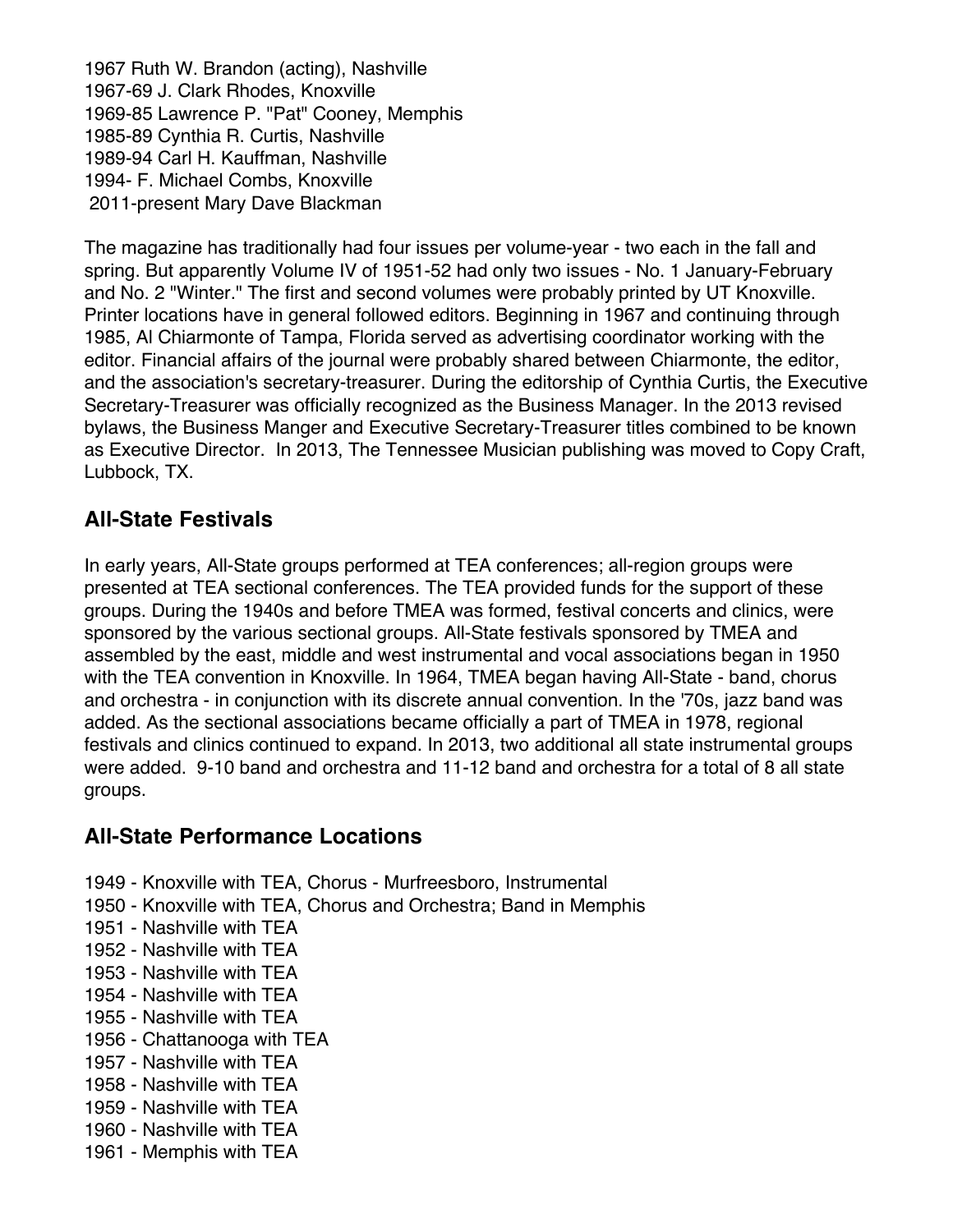1962 - Nashville with TEA

1963 - Nashville with TEA

1964 - Chattanooga and thenceforth with TMEA's own convention

1997 - 2006 Nashville's War Memorial Auditorium with TMEA Annual Conference

2007 - 2008 Nashville's Laura Turner Concert Hall, Schermerhorn Symphony Center with TMEA annual Conference

2009-2010-Nashville's War Memorial Auditorium/TPAC with TMEA Annual Conference 2011-Nashville Opryland Hotel and Grand Ole Opry with the TMEA Annual Conference 2012-2013-Chattanooga with TMEA Annual Conference

2014-2105-Memphis with TMEA Annual Conference

2016-2020-Nashville Gaylord Opryland with TMEA Annual Conference

Throughout its history, the association has successfully engaged conductors with national reputation for its All-State groups.

#### **In State Affiliated Associations - Origin Dates**

The East Tennessee School Band and Orchestra Association (ETSBOA) was organized in 1939. Its first four presidents were: M.E. Butterfield, Wilkes Bobbitt, Hollis Cross and O'Dell Willis. I was unable to gather information about the formation of the ETVA.

The Middle Tennessee School Band and Orchestra Association (MTSBOA) was formed in 1938. Its first four presidents were: L.H. Snavely, Jack Hamilton, C.N. Martin, and C.B. Hunt, Jr. The Middle Tennessee Vocal Association (MTVA) was formed in 1944. Its first four presidents were: Viola Boekelheide, Helen O. Mackey, Catherine Warren, and W.C. Campbell. I was unable to get the formation dates or officer names of either the West instrumental or vocal association.

The three Elementary Music Associations were formed in the mid-1970s.

#### **Constitution Changes 1959**

By 1960, several changes had occurred. Principal among those were: Government and Officers. "The State unit shall be divided into three divisions corresponding the East, Middle and West Tennessee Education Association" (still connected to TEA's setup). "Each instrumental and vocal association shall elect three (members to the board) representing the elementary, high school and college level, to serve for a term of two years. These shall include the presidents of the division instrumental and vocal organizations..." The board was additionally enlarged to include representatives from principals', supervisors' and superintendents' organizations. It is interesting that still at this point the names of the sectional instrumental and vocal associations are not spelled out. (15)

## **Constitution Changes 1978**

Substantial changes occurred in this revision: Object was changed to Objectives, and there were several - a complete rewording. Membership. Active membership dues were redefined. Dues would be set by the board and ratified by a majority of the membership voting. "Active members shall also hold membership in an affiliated association and in MENC. Dues and membership shall be on an annual-continuing basis". This had never before been so articulated. Representatives from principals' groups, general supervisors, etc., that had been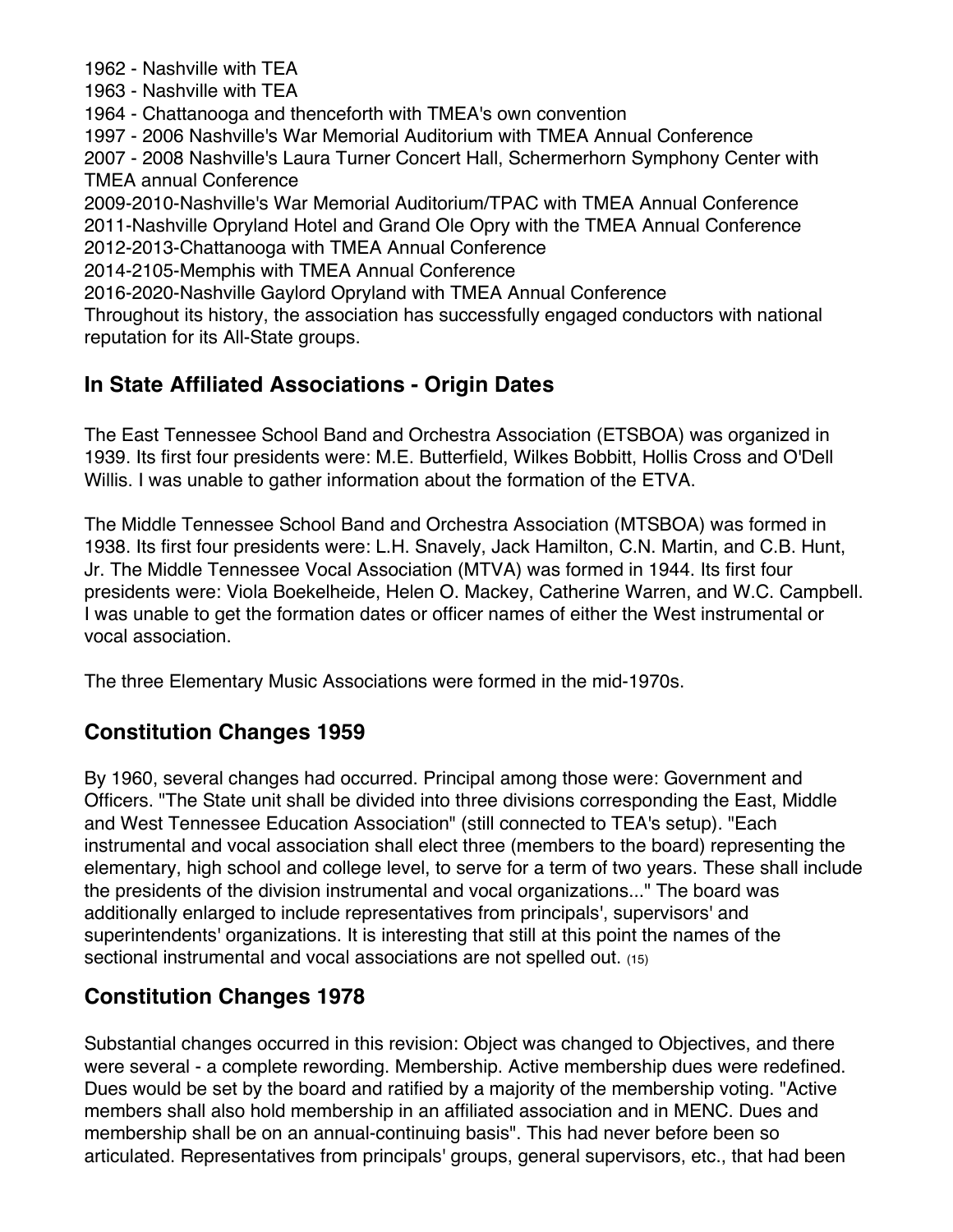added in the 1959 revision were eliminated and in place, non-voting "Patron" and "Honorary" membership categories were established. Government and Board. For the first time, the document named the affiliated organizations and the number of representatives from each that would serve on the board. The three instrumental and vocal associations would each elect one representative from junior high-middle school, senior high and college and each of the newly formed elementary groups would elect one to the board thus seven from each geographic division, making a total of twenty-one. Officers would not be changed substantially: President, Vice President (Past President), President Elect and Executive Secretary-Treasurer, with the representatives making a total of twenty-five. The By-Laws were completely revised and defined duties of officers, expenses, publication, committees, voting, accounts and assets and so forth. (16)

## **Constitution Changes 1982**

This revision dealt largely with By-Laws clearly explicating financial arrangements, particularly as they relate to All-State events. But a change was made regarding the board membership. Each of the three instrumental associations would elect an additional representative to the Board of Control, thus each sending four. This change gave the board a total of eight members from each geographical division, plus the four officers (the Executive Secretary-Treasurer not voting) for a total of 28, its current number. (17)

## **Constitution and By Laws Changes 1992**

In this revision, another rewriting of the By-Laws occurred. Principal among the changes are: an expansion of the Executive Committee to include presidents of three of the twelve affiliated associations on a one-year rotating basis, duties of this committee and the officers, and expense reimbursement guidelines for officers, board members, and committees.

## **Handbook**

The first association Handbook was written in 1963 during O'Dell Willis' presidency. J. Clark Rhodes assembled the material. Copy inclusions dealt principally with festival procedures including All-State and annual conference responsibilities. I recall that several revisions have been attempted but I have not been able to locate these if they were ever printed.

## **Emphasis and Activities**

Although a number of college and university teachers have belonged and been active in the association, elementary and secondary instruction and instructors have remained center stage, and a majority of members have come from these teaching levels. Secondary vocal and instrumental teachers have shown particular interest in All-State activities and these affairs have occupied much of the board's time and energy and have often dominated The Tennessee Musician copy. But in a broader sense, beginning with the early initiatives of the "State Program" cited above and continuing to the present, elementary "school music" instruction has been very important to the membership and the Board of Control. Music has been a required offering of Tennessee public elementary school instruction since 1917. (18)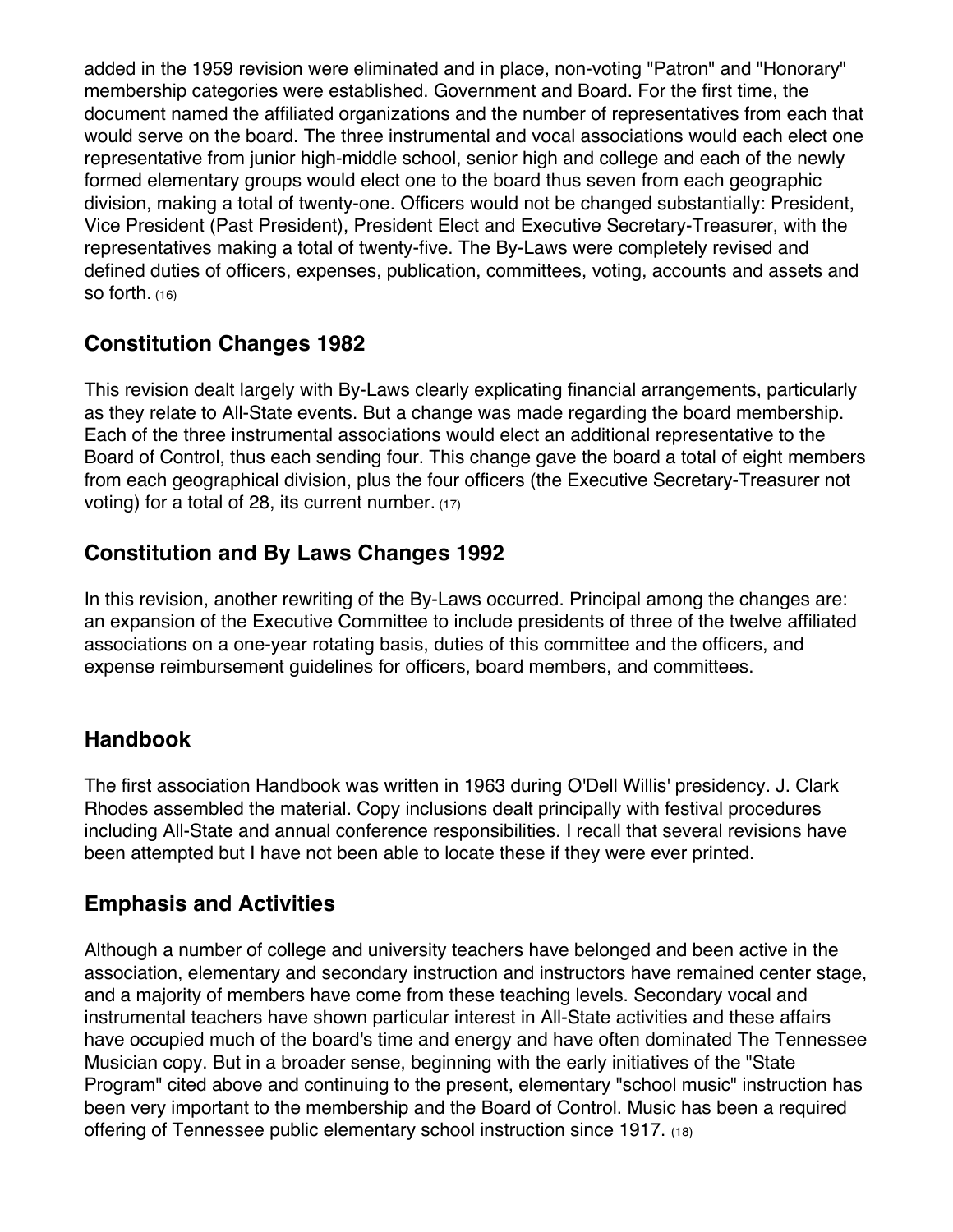For decades, State Department of Education rules stipulated that a minimum of sixty minutes of instruction per week be provided for elementary grade students. Department frameworks have long listed music as an elective for secondary school students. But frustration has continued as to the enforcement of provisions and standards. In recent years, legislative reforms, federal programs such as Goals 2000, and the printing and dissemination of the National Standards for Arts Education (MENC, 1994) lend hope for realizing substantive instruction for all students at all levels.

## **Unity**

Throughout the TMEA's existence unity has been a concern. Numerous campaigns have been mounted to enroll all levels of music educators. Despite these initiatives, the association has not been very successful in getting private teachers and, to some extent, college teachers to join; few beyond those teaching college "music education" or those directly involved with college performing organization have consistently belonged.

With the increased placement of certified elementary music instructors across the state and following the formation of elementary music associations, the board inaugurated positions for these representatives. But as stated above, teacher-directors of performance groups in the secondary schools have not only produced most of TMEA's board members but because of the requirement of the association that one must be a member before ones' group or before any student can participate in regional or state performances, most secondary "directors" belong. Even with the increasing number of elementary music positions there are by far more secondary positions state wide. And, the board's structure simply allows a larger number of members to come from secondary school ranks.

The "sectionalized" structure of the association with considerable autonomy in the twelve affiliated organizations has perhaps contributed to some lack of unity. State wide programs except for All-State and annual conferences have earned only mild support. Unlike many other states, TMEA has never, except for All-State, sponsored state-wide festivals or contests. Each sectional vocal and instrumental association programs its own festivals. Contests are left to special interests or schools. A number of proposals have come to the board relative to statewide events but none has been approved.

## **State Arts Consultants**

The association has always tried to have a close relationship with the State Department of Education. Gladys Tipton's position was unique and was eventually replaced by the regional college consultants. Following Tipton and associates and after local regional colleges assumed some music consulting responsibilities, Tennessee had no one designated as an official arts consultant for nearly two decades. In 1962, under the tenure of Education Commissioner Joe Morgan, the State Department of Education officially established the position of State Arts Consultant (often referred to as Supervisor, now called Director of Arts Education) with the appointment of William Graves. Morgan had appeared on the program of the TMEA convention in Cookeville in 1961, and spoke on the importance of music instruction. From the beginning the position has been responsible for all the arts. Effectiveness of the office has varied considerably as has its relationship to TMEA. The association at first designated this position as "other representation" on the Board. With the appointment of the current Director, Joe W.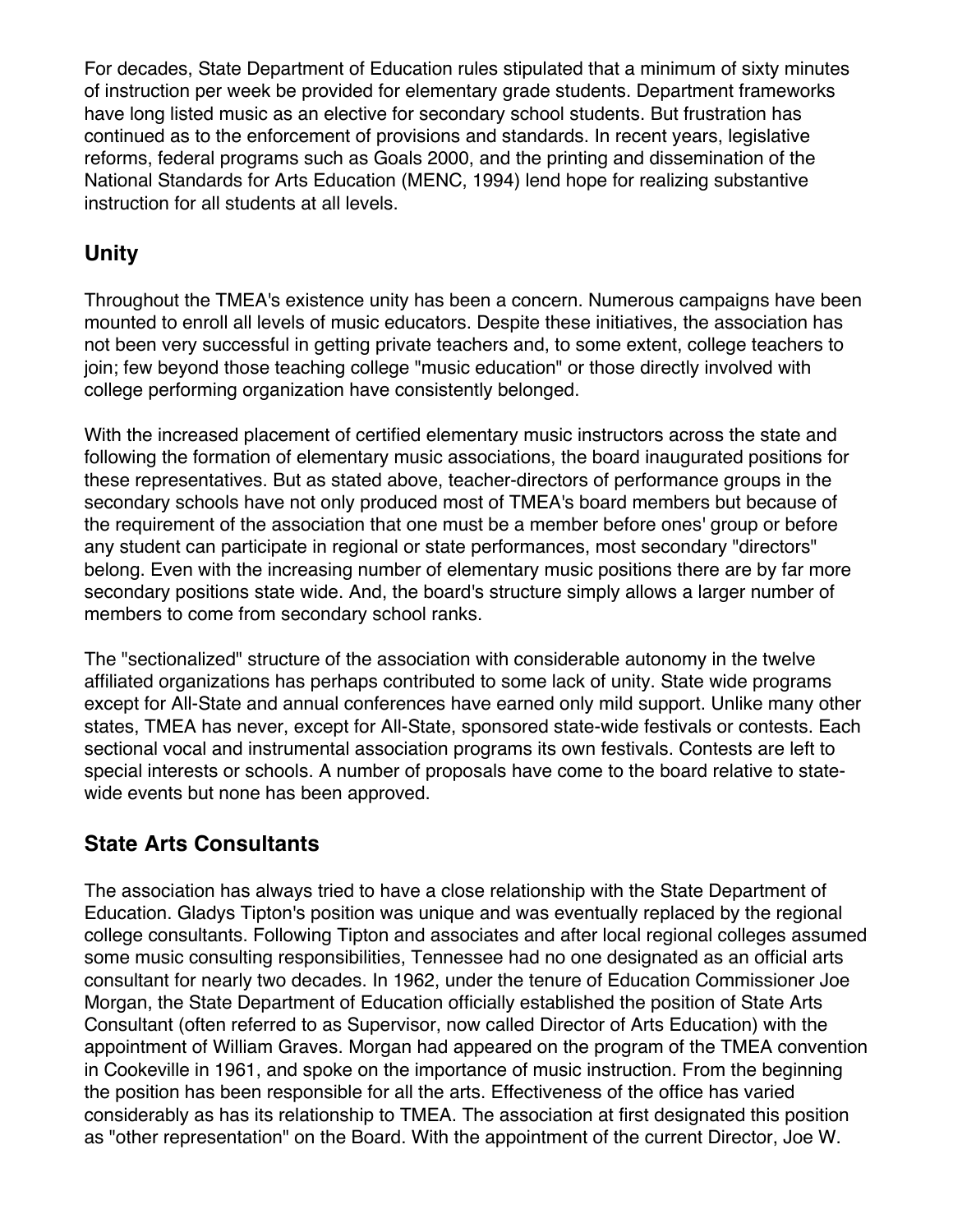Giles, the department allowed and began greatly increased operational practices and effectiveness. The current TMEA Board designates the Director as a committee chairman.

State Consultants: 1948 - Gladys Tipton and others State Supervisors: 1962 - William Graves 1965 - Robert Daniels 1976 - Beasley Overby Director of Arts Education: 1984 - Joe Giles 2000 Jeanette Crosswhite

## **The Tennessee Arts Commission**

The 84th General Assembly formed the Tennessee Arts Commission (TAC) in 1967. The commission is composed of 15 citizens appointed by the Governor - usually for three-year terms - representing various arts interests. Its original funding was approximately \$50,000. Through the years the commission has served as a grants-making group both for state and federal monies, has sponsored special projects and an annual "Governor's Conference," and has been a service unit. The first commission had three musician members: Newman Leighton of Memphis, Harry Neal of Paris, and Neil Wright of Murfreesboro. The commission has had four Executive Directors: Norman Worrell when it was organized, Thomas Bacchetti in '76, Art Keeble in '79 and its current director, Bennett Tarlton, who was appointed in 1984. From my perspective, TMEA has never had many direct relations with the commission. Perhaps both organizations have been remiss in this vein. But the TAC has promoted many music projects through the years and its work has enriched the musical life of the state.

## **The Association and Divisional or National Office**

\*The association's third president, Ed Hamilton, 1947-1951, was elected president of the Southern Division MENC, 1952-1954, and brought the Division Conference to Chattanooga in April, 1953. "Pop" Hamilton, who died in 1983, was a guiding force in the emerging TMEA. A tribute appearing in the March 1973 issue of The Tennessee Musician which was dedicated to him said "it is largely through his efforts that music now enjoys a respectable position in the total curriculum that otherwise may not have been realized."

\*Irving Wolfe, former Head of the Division of Music of George Peabody College for Teachers, served on several MENC committees in the 40s and 50s and was a guiding hand in a number of state, division and national projects. He also was an unsuccessful nominee for the office of president of the Southern Division in 1961.

\*Charles L. Gary chaired the Music Department of Austin Peay State College in Clarksville beginning in 1947 and served as TMEA president, 1956-1958. In 1958, Gary became a member of the staff of MENC and the National Executive Board (NEB) appointed him Executive Director of MENC in 1968. He resigned from this post in 1976.

\*Gene Morlan, while earning a degree at Peabody College in 1955, was appointed to the headquarters staff of MENC. Morlan served in several positions at national MENC from then until 1984 including assistant and associate executive secretary and director of professional programs responsible for national and divisional conventions.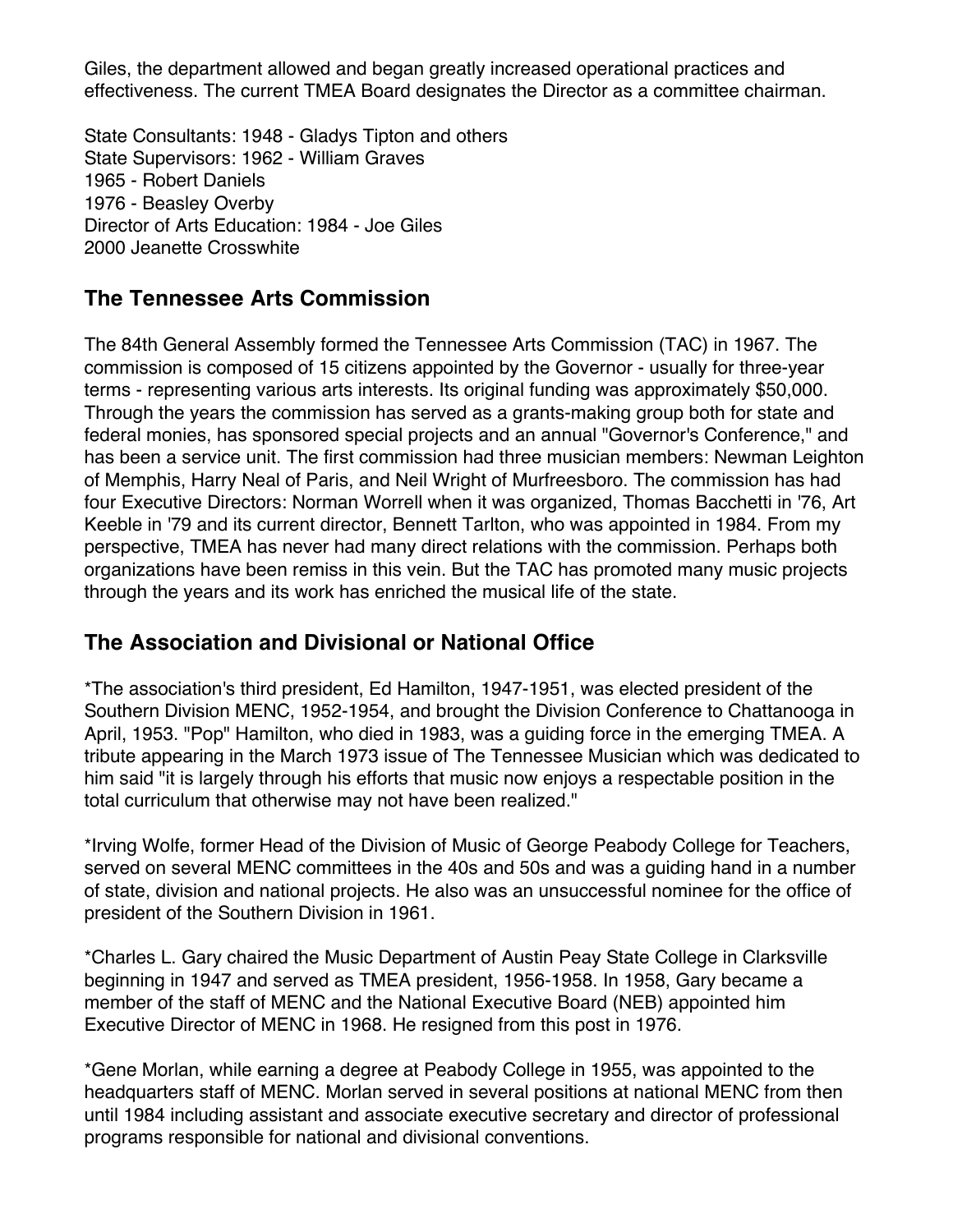\*Robert E. Bays, former Director of the School of Music of George Peabody College for Teachers served as President of the Southern Division of MENC, 1968-1970. Bays hosted the Division's Mobile conference in 1969.

Your author was privileged to be elected president of TMEA, 1978-1980, and president of the Southern Division MENC, 1988-1990. During my tenure, the Division's single focus conference on technology was held a Nashville's Stouffer Hotel in 1989. It should be noted that the Division also held its conference in Nashville at Opryland in 1979 when Robert F. Shambaugh of Louisiana was division president, and TMEA joined with and presented its All-State groups there.

\*Joe W. Giles, Director of Arts Education for the Tennessee Department of Education, was TMEA president in 1980-1982 and served as president of the Southern Division MENC, 1996- 1998. Giles hosted the division conference of 1997, once again held at Opryland. \*Tommie Pardue of Memphis, who is currently the state chair for Arts Oversight Committee chaired two national MENC committees: Music In Our Schools Week, 1980-82, and Government Relations, 1984-86.

#### **Vignettes**

\*As early as 1952, the association advocated writing improved standards for teacher certification in music. Edward Hamilton and Maurice Haste along with Irving Wolfe, presented greatly improved standards that were adopted by the State Board of Education. (19)

\*President Hamilton, in Vol. I, No.2 of the magazine, began a column called "Pop's Palaver" commentary on many and varied topics. Taylor Hagan continued this column for part of his tenure but in 1952 began "From the President." Each president since has penned a letter in each issue. Columns by the executive secretary-treasurer and various standing committee chairs have been standard since the 1980s.

\*The Tennessee Musician has published both the association's happenings, activities of region groups, individual school and college programs-activities and personalities and matters of concern to the profession. For a period in the '60s and '70s the magazine also carried news of the work and affairs of the Tennessee Music Teachers Association (TMTA). \*Since the late 1950s instructional movements, approaches and methods, such as Orff, Kodaly and Suzuki, have drawn members' attention and these and persons involved with them have been well publicized in the journal. \*Projects involving members such as the federally funded (1969-71) Implementing Elementary Music Improvement (IEMI) program located in Maury and adjoining counties, have seen coverage.

\*During President Craven's tenure in 1975, MENC instituted "Music In Our Schools Day" (MIOSD). (Craven appointed me the first state chairman for this emphasis). MENC expanded the project in 1977 to a week and in 1985 to a month. At that time MENC also began an event called "The World's Largest Concert," a nation-wide broadcast by radio and television of students from across the country.

TMEA's stand-alone conventions began in 1954 and have been well-supported by music merchants. These fine friends have displayed instruments, materials and goods and have contributed to the festivities of the events and greatly assisted in needed financial support.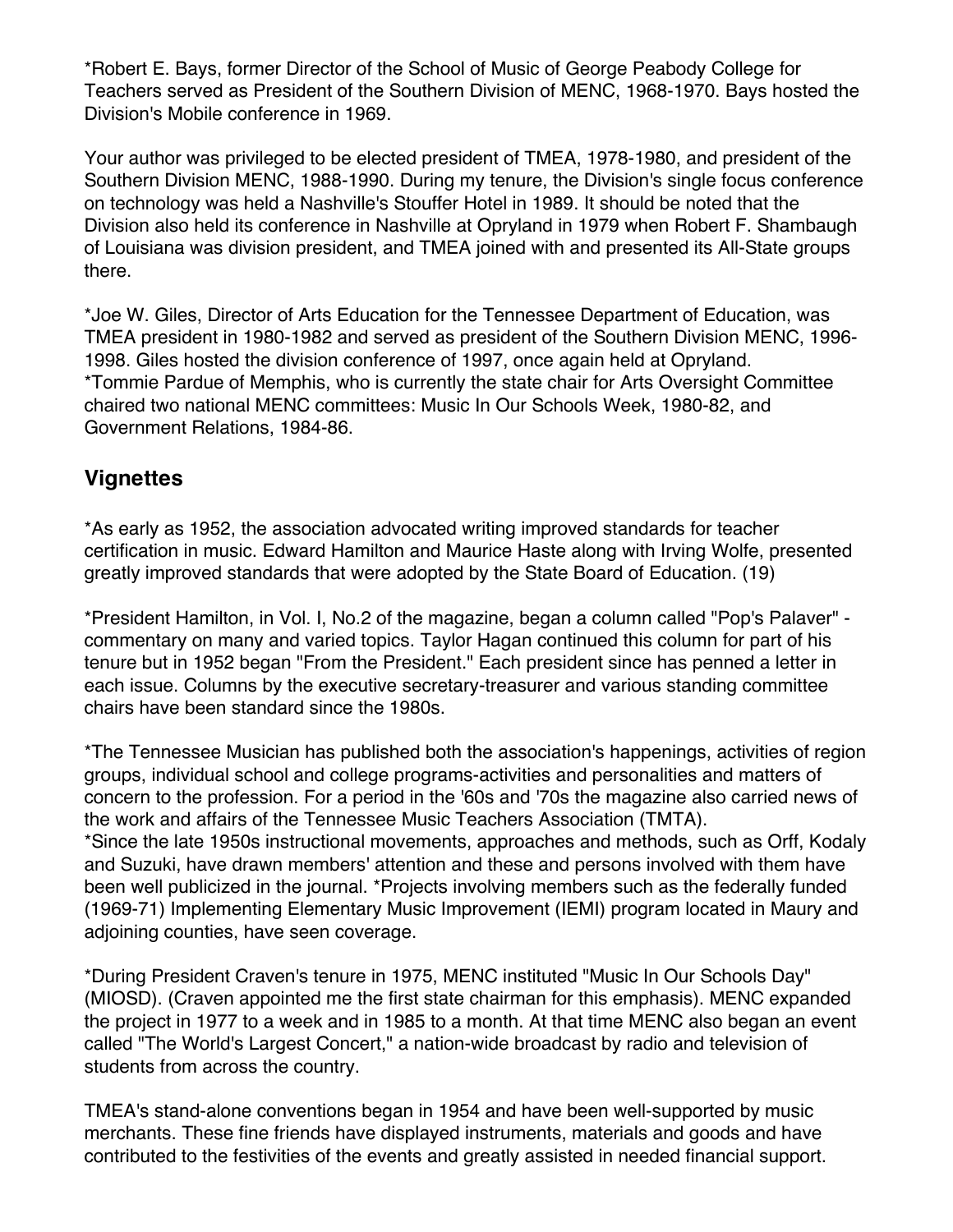This history writing project is spearheaded by James McRaney, MENC Southern Division past president. Each of the division's eleven states is submitting its own copy and these along with a history of the division will become a publication. Dr. McRaney asked that each state accounting be limited to approximately ten typed, double-spaced pages.

The writing of this brief history of TMEA has been a labor of love. One of the greatest pleasures has been perusing the editions of The Tennessee Musician. Articles and pictures bring back fond memories. As expressed above, it has been frustrating not to locate certain early documentations. It is important that we continue to preserve the records we have.

\*\*\*\*\*

\*\*\*\*\*\*\*\*\*\*

#### **Addendum**

Regarding the origin of The Tennessee Musician: J. Clark Rhodes wrote as part of an Editorial in Vol. I, No. 1: "The Tennessee Music Editors' *DOWNBEAT* was discontinued by the Board of Control...at the spring board meeting in Chattanooga (1948). Publication policies were formulated and *THE TENNESSEE MUSICIAN* was named by the Board of Control at its meeting in Gatlinburg in June." I did not notice this part of that editorial until after the "History" was finished. This indicates that the association had an earlier journal! In making a cursory examination, I've found nothing further to validate this position--no copies, no one who remembers anything about this. Did TMEA sometime in its first three years have its own "Downbeat"?

I've alluded to the hope that "lost" elements of our organization's history will surface. It would be appropriate for each of us to be on the lookout for any addenda, needed corrections, omissions. Please let me hear from you if you find such. THE

Edited/Revised, Dian Eddleman, TMEA President 2012-2014

#### **Notes**

1. P.L. Harned, Commissioner of Education, *Public School Laws of Tennessee*, Tennessee **State** 

Department of Education, 1921, p. 21.

- 2. Bulletin, Middle Tennessee State Normal School, Murfreesboro, 1911-1912.
- 3. William R. Lee, "Music Education and Rural Reform, 1900-1925". *Journal*
- *of Research in Music Education*, Vol. 49, No. 2, summer 1977.
- 4. *Music Supervisor's Journal*, Vol. VIII, No. 5, April, 1922.
- 5. Frank A. Beach, "President's Corner," *Music Supervisors' Journal*, October, 1921
- 6. *Music Supervisors' Journal*, Vol. VIII, No. 3, February, 1922.